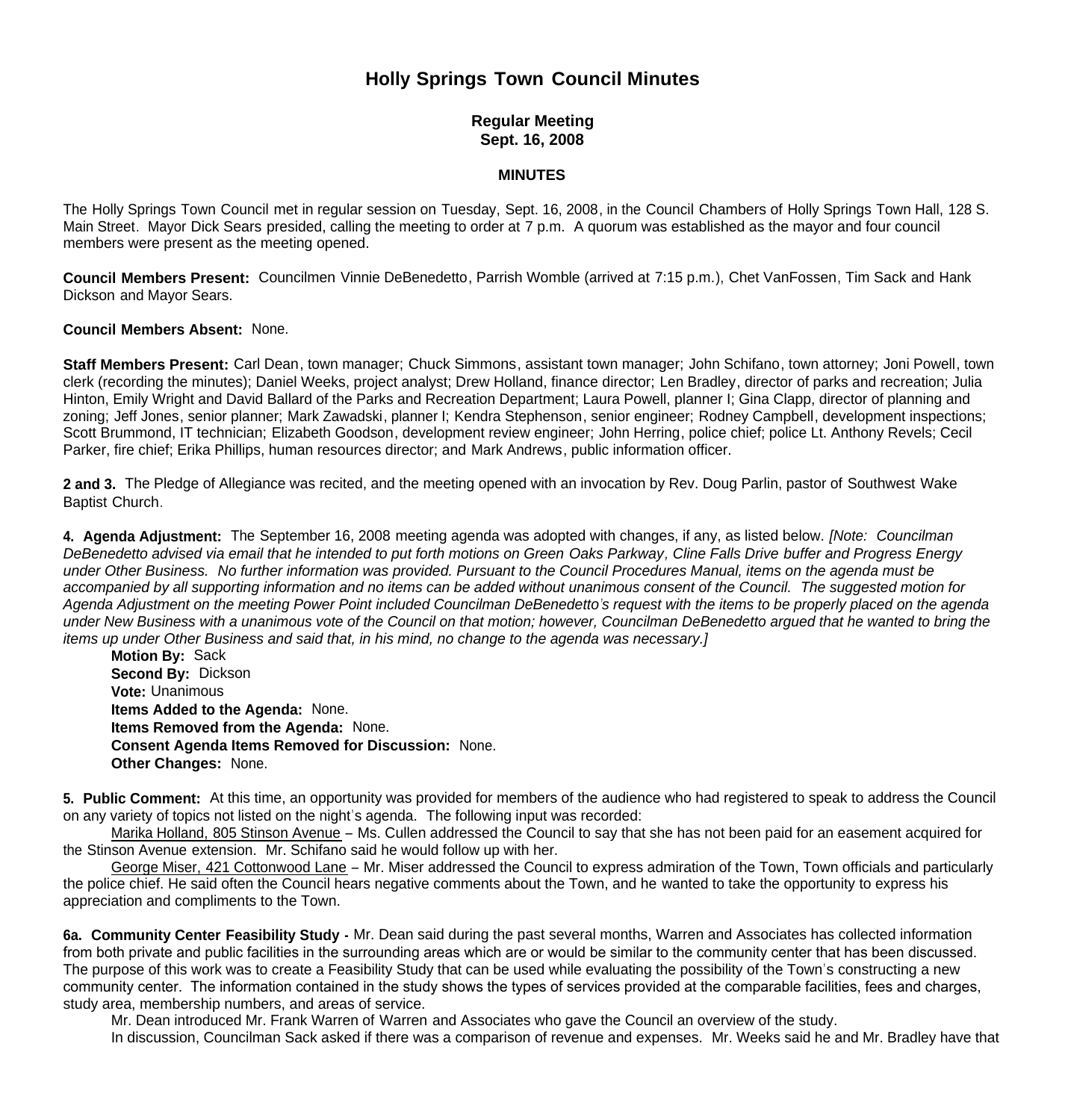information and are working with Mr. Holland to devise a complete financial report for an upcoming workshop in preparation of a spring bond referendum.

 Mr. Dean said numbers are being figured to include not only operational costs, but debt service. He said a bond referendum workshop will be scheduled for later in the fall to discuss a number of projects that could be funded by bonds.

**Action:** None.

**6b. Parks & Recreation Marketing Plan –** Mr. Bradley introduced Ms. Hinton, Ms. Wright and Mr. Ballard. Mr. Bradley said two years ago, the Town Council recommended that the Parks and Recreation Department improve its marketing efforts. Since then, Parks and Recreation formed a marketing group, organized marketing efforts for the department as a whole and created a marketing plan.

He said the Holly Springs Parks and Recreation Department has been invited to the North Carolina Parks and Recreation Association's annual state conference this year to present the marketing plan. This presentation has been given to Parks and Recreation staff, the Parks and Recreation Advisory Committee, and is now being given to Town Council before being presented at NCRPA in November.

 He said this plan outlines the focus of the department's marketing efforts and special projects that have been developed and sets out goals for the future. It will serve as a guiding tool and will help to create a more successful department overall, he added.

With that introduction, the team addressed the Council, giving an overview of all the things that the department has done to market the town's programs and facilities.

 In discussion, Council members were supportive of the presentation and asked a few questions about specific needs in the community. Councilman Dickson asked if there was a possibility to sell naming rights, a program he has suggested many times in the past.

Mr. Mallard and Ms. Wright said there have been efforts, but the town has had no takers yet.

Councilman Sack said he was impressed with the team's work, especially since the department has become so large and divergent. He complimented the department on the coordination of efforts.

**Action:** None.

**7a. Public Hearing: Ordinance 08-14, (08-UDO-04), Architectural and Site Design Regulations –** Mr. Zawadski said in 2002 when the Unified Development Ordinance was adopted, the architectural regulations that were drafted were the first regulations that the Town had regarding building appearance. He explained that these regulations have served the Town well over the past years as most of the recent commercial projects exceed the Town's minimum design requirements; however, this is because many times the final designs were accomplished by staff's and the developer's working together during the review process and not looking at the minimum UDO requirements, but at the Town's long-range plans and vision for the future of Holly Springs.

 He said this strategy does not always end in a positive result and can cause project delays. In 2006, the Town Council adopted the Northeast Gateway Plan and in 2008 adopted the Southern Gateway Plan, both of which have an implementation item stating, "Evaluate and update the Unified Development Ordinance to ensure the plan policies can be met as it refers to Architecture."

 Mr. Zawadski said, therefore, staff recommends revising the current commercial architectural requirements to ensure new development will continue to create the "village" atmosphere that is promoted by the Vision Holly Springs Comprehensive Plan.

The proposed amendment would make the following changes:

 Eliminate separate non-gateway and gateway architectural regulations and maintain a single set of architectural standards for all commercial development in Town (except for the TV District)

 Eliminate the separate LB architectural regulations and require LB projects to follow the standard commercial/mixed use district architectural regulations

- Create a new set of architectural requirements for front facades:
	- o Building Materials
		- **Primary Building Materials**
		- **•** Prohibited exterior materials
	- o Building Massing and Façade Treatment standards
		- Base, Body, Cap
		- **•** Variation in Massing
		- **Animating Features**
		- **Human Scale Design Elements**
		- **Colors**
		- **Texture**
		- Roof Treatment
		- **Façade Modulation**
- Specify building material requirements (prohibited materials) for all other facades previously the UDO was silent on this
- Update and clarify consistency in architectural design for Integrated Centers
- Update the "Activity Node" regulations to comply with the language of "Gateway Features" in the new Vision Holly Springs Comprehensive Plan
- Revise and increase the Open Space Requirements currently required only of Integrated Centers now required for all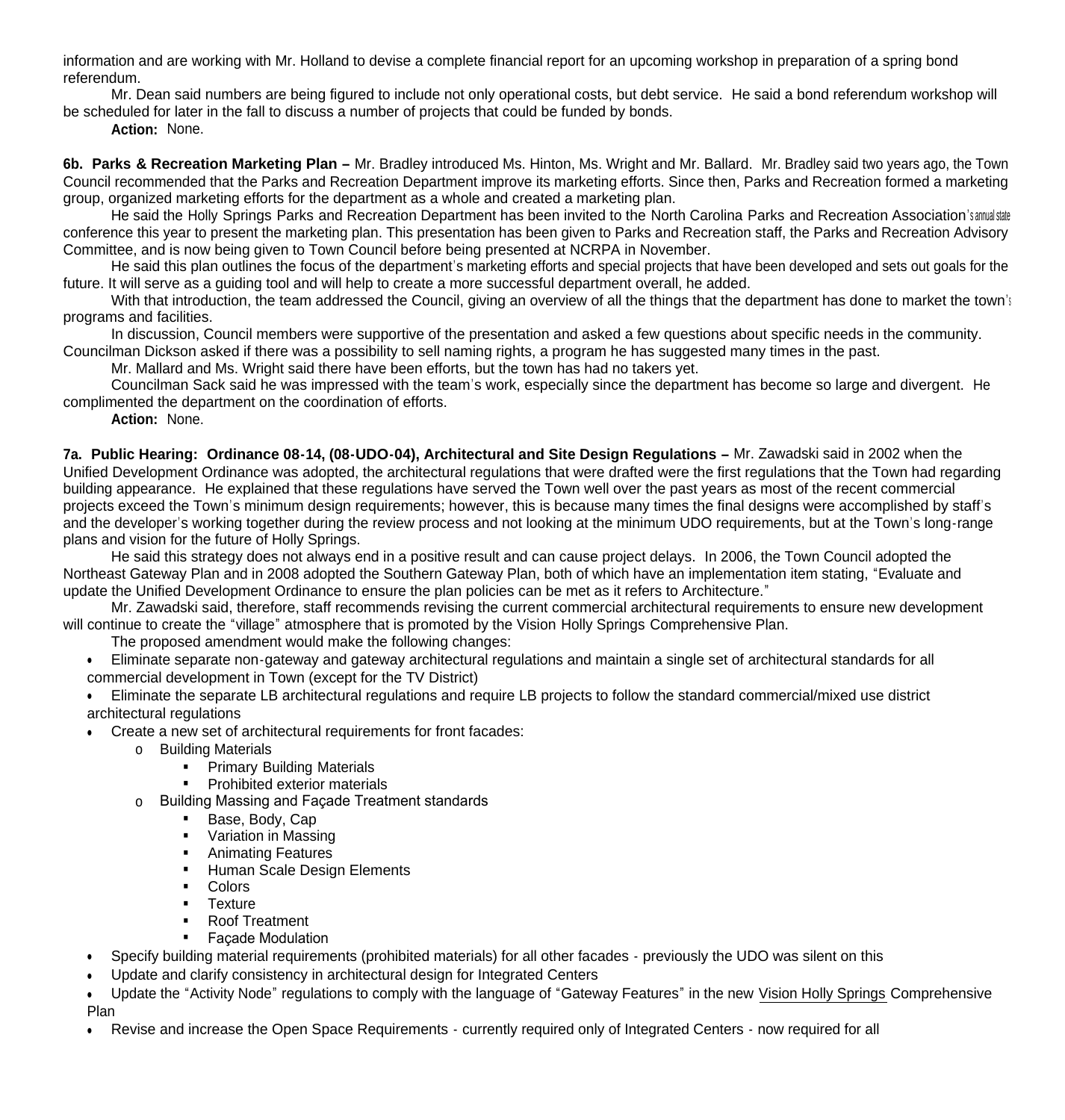commercial/mixed-use projects including single-use sites

- Update appearance requirements for roof-mounted mechanical equipment when building roof line is below grade
- Revise the Decision Matrix (9.09) in regard to the change in LB architectural regulations from Section 3.02 to 3.08

Revise the Special Exception Use requirements (9.10) to refer to the architectural requirements in Section 3.08 instead of 3.02 as it did

previously for Local Business district criteria

Revise the UDO Table of Contents

 With that explanation completed, Mayor Sears opened the public hearing to accept input. The following comments were recorded: None. There being no comments, the public hearing was closed.

**Action #1:** The Council approved a motion to accept the following statement as true: "The requested UDO Text Amendment is consistent with the Vision Holly Springs Comprehensive Plan Objectives for Community Character and the Policies of the Northeast Gateway Plan and Southern Gateway Plan to establish regulations that will encourage new commercial and mixed use development to create a 'sense of place' and 'village atmosphere' throughout the Town."

**Motion By:** Sack **Second By:** Dickson **Vote:** Unanimous.

**Action #2:** The Council approved a motion to adopt Ordinance #08-14 to approve and enact UDO amendment #08-UDO-04 to modify the text of UDO Section 3.08 Architectural and Site Design regulations, Section 9.09 Decision Matrix, Section 9.10 Special Exception Uses, and UDO Table of Contents.

**Motion By:** Sack **Second By:** DeBenedetto **Vote:** Unanimous. *A copy of Ordinance 08-14 is incorporated into these minutes as addendum pages.*

**7b. Public Hearing: Ordinance 08-15 (08-UDO-08) Commercial Zoning Districts, General, Parking Regulations –** Mr. Jones said as a continuing process of reviewing the Unified Development Ordinance, staff is proposing amendments to the UDO as it relates to commercial development.

 He said over the past several months, there has been an increase in commercial development approvals and/or rezonings that will accommodate future commercial development. With the increase in commercial development in Holly Springs, it would be in the Town's best interest to focus on those UDO amendments that would have the greatest impact on commercial development that would achieve the goals and policies of the Town as specified in *Vision Holly Springs* -Town of Holly Springs Comprehensive Plan (specifically, *Future Land Use* and *Community Character* Sections) as well as the two Gateway Plans that have been written for the Northeast Gateway and the Southern Gateway.

With that explanation completed, Mayor Sears opened the public hearing to accept input. The following comments were recorded: None. There being no comments, the public hearing was closed.

**Action #1:** The Council approved a motion to accept the following statement as true: "The requested UDO Text Amendment is consistent with the Vision Holly Springs Comprehensive Plan Objectives for Community Character and the Policies of the Northeast Gateway Plan and Southern Gateway Plan to establish regulations that will encourage new commercial and mixed use development to create a 'sense of place' and 'village atmosphere' throughout the Town."

**Motion By:** DeBenedetto **Second By:** Sack **Vote:** Unanimous.

**Action #2:** The Council approved a motion to adopt Ordinance #08-15, to adopt and enact UDO Text Amendment #08-UDO-08 to modify the text of UDO Section(s) 3.03 Town Village; 3.07 General Regulation; and 11.02 Definitions.

**Motion By:** DeBenedetto **Second By:** Womble **Vote:** Unanimous. *A copy of Ordinance 08-15, as amended, is incorporated into these minutes as addendum pages.*

**7c. Public Hearing: Ordinance 08-16 (08-UDO-09) Residential Development Option Regulations –** Mr. Jones said staff has prepared a draft ordinance amendment that would allow for development option projects to occur in the Village District Area Plan boundary area with no minimum acreage and density.

 He said the Open Space requirement would be eliminated, because of the project's potential proximity to town recreation sites. Also, staff is proposing a smaller lot design within the VDAP boundary. The change would be to allow for single-family lots as small as 4,000 square feet. This change would allow for small-lot development that is discussed within the Village District Area Plan and would encourage in-fill on smaller lots.

With that explanation completed, Mayor Sears opened the public hearing to accept input. The following comments were recorded: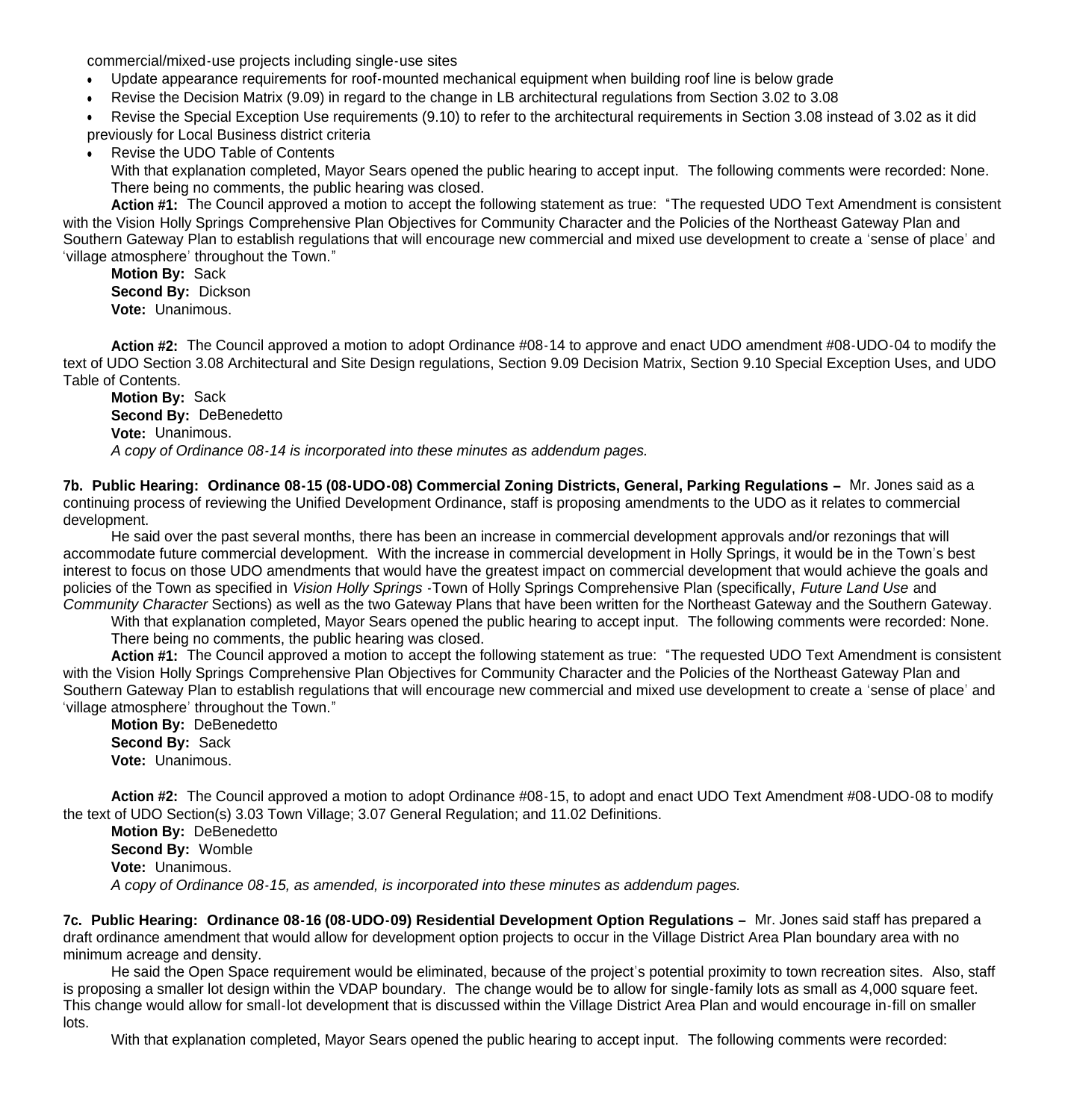Gerald Holleman, 5625 Easton Street – Mr. Holleman suggested extending it beyond the Village District because lots are expensive and it is difficult for people to get a mortgage he said. He asked the Council to look at this type of amendment outside the VDAP.

There being no further comments, the public hearing was closed.

**Action #1:** The Council approved a motion to accept the following statements as true: "The requested UDO Text Amendment is consistent with the Vision Holly Springs Comprehensive Plan Policies for Future Land Use. The proposed modifications to the Development Option Section of the UDO create enforceable ordinances that create the vision of the town Comprehensive Plan, Vision Holly Springs, more specifically the Village District Area Plan for single family residential small lot development."

**Motion By: DeBenedetto Second By:** Dickson  **Vote:** Unanimous

**Action #2:** The Council approved a motion to adopt Ordinance #08-16 to adopt and enact UDO Text Amendment #08-UDO-09 to modify the text of UDO Section 2.09 to allow for development option projects to occur in the Village District Area Plan boundary area with no minimum acreage and density.

**Motion By: DeBenedetto Second By:** Womble  **Vote:** Unanimous *A copy of Ordinance 08-16 is incorporated into these minutes as addendum pages.*

At this time, Coucilman VanFossen reported that he is the applicant for Zoning Map Change Petition 08-REZ-11 and the architect for the subject of Agenda Item 7e. He asked to be recused from the Council for both agenda items.

 **Action**: The Council approved a motion to recuse Councilman VanFossen from Items 7d. and 7e. on the agenda because he is the applicant in Item 7d. and because of his professional connection as an architect with the subject of Item 7e.

 **Motion By:** Dickson **Second By:** Sack **Vote**: Unanimous.

**7d. Public Hearing: Zoning Map Change Petition 08-REZ-11 –** Mr. Jones said the Town has received an application from a property owner requesting that the Town rezone approximately 0.426 acres from LB: Local Business Limited to R-15.

 He said Local Business Limited is a district that was created as part of the Unified Development Ordinance adoption for property that is adjacent to residential property, but is zoned office and intuitional under the old zoning ordinances.

 Mr. Jones said the subject property, along with others along Holly Springs Road, was rezoned by the Town in 1994. The intent of the Town was to rezone only that portion of property located between Holly Springs Road and Earp Street, but since the application and advertisement for the rezoning in 1994, the portion with frontage on Earp Street was rezoned as well.

This rezoning would allow for the portion fronting Earp Street to revert back to Residential.

With that explanation completed, Mayor Sears opened the public hearing to accept input. The following comments were recorded:

Chet VanFossen, 5104 Windance Place – Mr. VanFossen is the applicant. He explained that the property was subdivided and rezoned before he purchased it.

Katherine Lane, 408 Earp Street – Ms. Lane addressed the Council to ask what was being planned for the lot.

Mr. Jones explained that the requested rezoning was residential, so the only use allowed would be a home.

There being no further comments, the public hearing was closed.

**Action #1:** The Council approved a motion to accept the following zoning consistency statement as true: "The requested zone map change from LB: Local Business to R-15 is consistent with Vision Holly Springs Comprehensive Plan since the Future Land Use Plan indicates this property as Residential and the R-15 Residential District sets the maximum allowed density at 2.25 units/acre."

**Motion By:** Sack **Second By:** Womble  **Vote:** Unanimous

**Action #2:** The Council approved a motion to adopt Ordinance #R08-13 to approve Zone Map Change Petition #08-REZ-11 to change the zoning of 0.426 acres of Wake County PIN # 0659120439 from LB: Local Business Limited to R-15: Residential as submitted by Chet VanFossen. **Motion By:** Sack

**Second By:** Womble  **Vote:** Unanimous *A copy of Rezoning Ordinance R08-13 is incorporated into these minutes as addendum pages.*

**7e. Public Hearing: Special Exception Use Petition 08-SEU-03 –** Mr. Zawadski explained that the Town has received a Special Exception Use request to locate a Minor Automobile Repair business in the Local Business Zoning District. The property is located at 9825 Holly Springs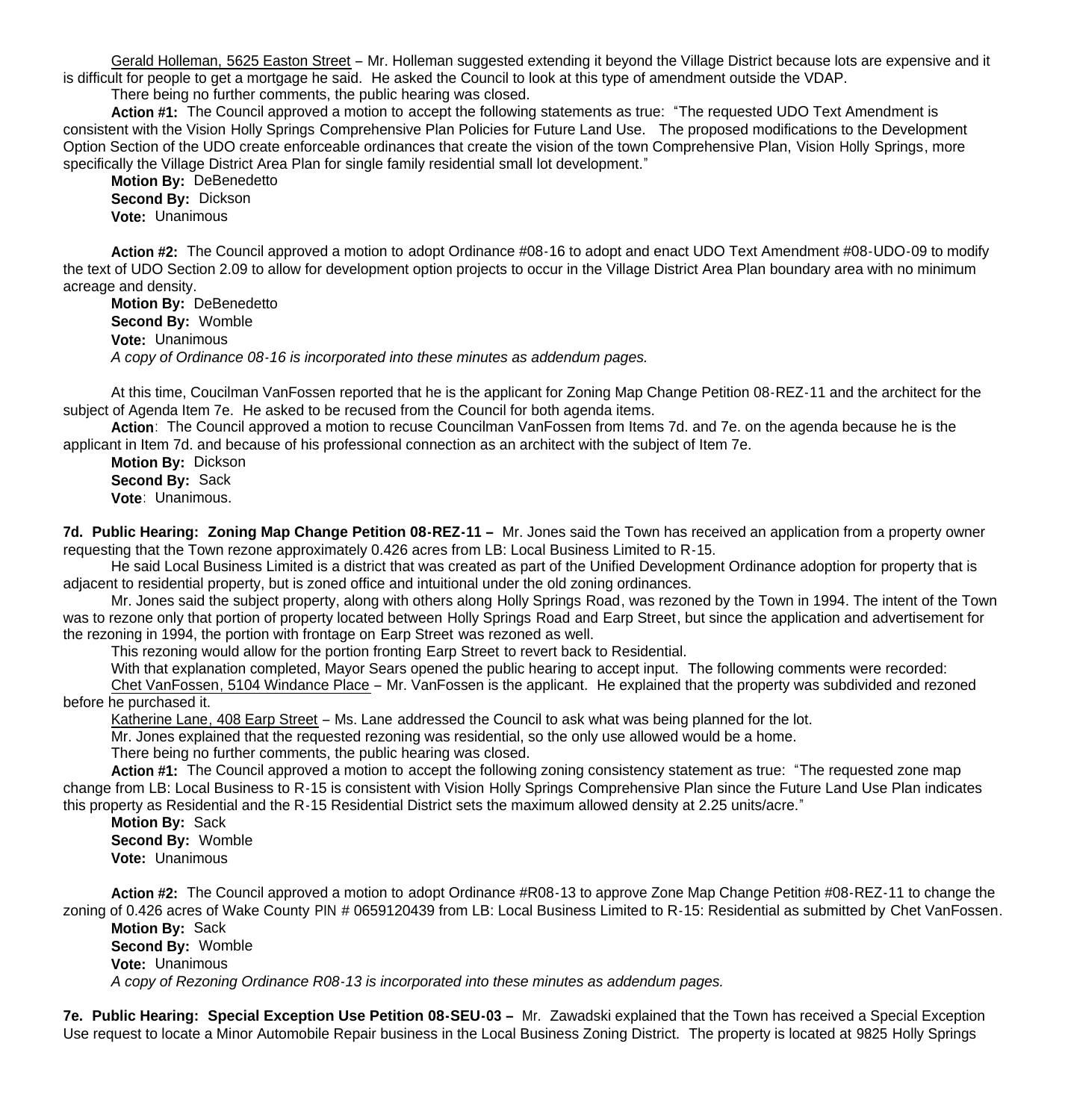Road between Sunset Lake Road and Lassiter Road.

He said the property is proposed to be accessed by a single driveway off of Holly Springs Road and includes a pedestrian connection that would connect the new public sidewalk along Holly Springs Road to the front entrance of the building. The project would include a 6,120-squarefoot building and 20 parking spaces. A trash enclosure is proposed in the Northeast corner of the site, and a decorative stamped concrete crosswalk would be located at the entrance drive.

 He said the building design includes a single garage door located along the rear façade of the building that would not be visible from Holly Springs Road. The exterior of the building is proposed to be constructed with a combination of concrete block and EIFS colored in varying shades of brown. The roof of the building is proposed to be light grey colored metal. Other architectural features include multiple building materials, colors, textures, roofline variation, decorative arches, varied block patterns, and windows.

 Mr. Zawadski reported that the Planning Board had reviewed the application and had some concerns about the design before approving a motion to recommend approval with conditions.

Joe Signoretti of the Planning Board addressed the Council at the mayor's request to report on some of the Planning Board's concerns.

Mr. Signoretti said there were concerns about its location and the appropriateness of the use in this area. Ultimately, he reported, the Planning Board felt that this use would be appropriate for this location, particularly because Holly Springs Road is becoming more and more commercial.

Councilman Sack asked what the Planning Board thought about the design of the building.

Mr. Signoretti said he and other members were initially unimpressed with the design, but appreciated its uniqueness.

Councilman DeBenedetto said he felt another issue is the appropriateness of an auto repair / tire store in a gateway. He also stressed that any conditions of approval need to be clear and specific.

Councilman Sack asked what prompted the dissenting vote on the Planning Board. Mr. Signoretti reported that the member was concerned about noise, but he explained to her after the Planning Board meeting that it probably would not pose the problem she anticipated.

With that explanation completed. Mayor Sears opened the public hearing to accept sworn testimony. The following testimony was recorded under oath administered by the Town Clerk:

 Doris Vaughan, 5333 Sunset Fairways Drive – Ms. Vaughan addressed the Council saying she opposed the application. She said this area was not appropriate for this type of use. She said Sunset Tire and Lube is proposed for around the corner and there would be no need for two similar uses so close together. She asked that the Council to vote against the proposal because she did not believe the application would satisfy Finding of Fact C., which states that the application must "be consistent with the character of the district, land uses authorized therein, and the Town of Holly Springs Comprehensive Plan."

Leon Powell, 3005 Lassiter Road – Mr. Powell said he had no objections to the use, but he wanted to know what guarantee he had that no cars or tires would be stored on the property on the weekends.

Mark Shank, 5405 Leopard's Bane Ct. – Mr. Shank, who is a planning board member, said he was not at the Planning Board meeting when the item was discussed because he was coaching and was late for the meeting. Still, he said, he wanted to share his input with the Council.

He questioned the thought of putting this type of business at this particular gateway location. He pointed out that there are zones that allow this use as a right, and he said he felt that would be a better option for the applicant to pursue.

Mr. Shank added that the applicant's existing Apex location is unsightly, and he worried what kind of condition a new location would be kept in, particularly as it is located in a town entry way corridor.

George Miser, 421 Cottonwood Lane – Mr. Miser explained that the Fussell store in Apex is oranges and apples to what is being planned for Holly Springs. He said the Fussell store in Apex is grandfathered in to old regulations and is not allowed to upgrade. He also responded to the first testifier's argument that there is no need for two similar businesses around the corner from each other by saying, "Obviously that logic does not apply when it comes to drug stores in Holly Springs."

He urged the Council to vote favorably on the application.

Randy Miller, the applicant – Mr. Miller said this use would provide a service that citizens need in Holly Springs. He said it would be the type of place where citizens could drop off their cars and then walk to neighboring businesses for other errands. As for the precedent that would be set in placing this use in a gateway, he said it would be a positive precedent with the landscaping and building design. There would be no outdoor storage or overnight storage of vehicles of any kind.

Mr. Miller said the hvac could be relocated, if how it is depicted on the site plan is not acceptable.

Councilman DeBenedetto asked if it was appropriate for a recused councilman to participate in discussion.

The Town Attorney said that once the Council member is recused, he is an average citizen, and it is up to the individual council members to make that switch in their minds.

Chet VanFossen – Mr. VanFossen said he believes Councilman DeBenedetto was implying that he was using his position as Councilman to push through his project. He polled the Council on whether he has ever used his position to lobby for a project in which he was involved. All members individually said, "No."

Mr. Signoretti addressed the Council to note the easement at the rear of the property that needs to be eventually developed and not remain a dirt road.

There is no requirement, but the applicant has offered it, and as property develops, it would continue to enable interconnectivity of parking lots of commercial properties that develop, he said.

Mr. VanFossen addressed the Council again to stress that there would be no outside storage of tires, and he pointed to the building design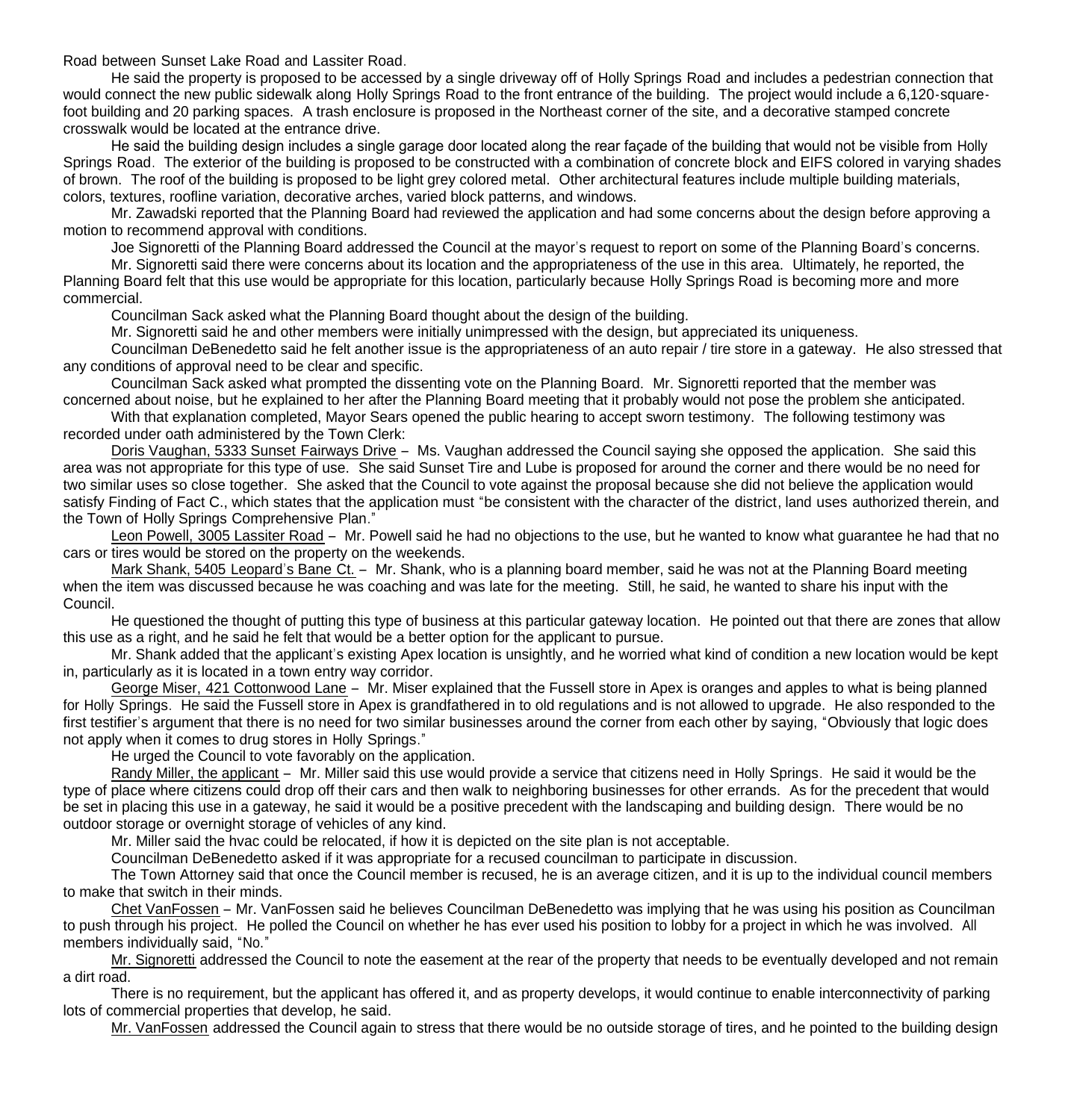for storage. He said the building has design features that would minimize noise and exhaust; he explained the building's air conditioning, and he added that the windows were purposely designed to capture light.

Mr. Shank addressed the Council again to say he did not like the design of the building.

There being no further testimony, the public hearing was closed.

Councilman Womble said he had no problems with the use. He said he believes the business would serve to increase the value of nearby properties. He said those property owners would benefit because they could sell to future developers.

He said he felt the use would be good for the community because it would provide a needed service. He said he agreed with Mr. Mizer's testimony about how similar uses can be located across the street from each other and thrive, like the many drug stores in Holly Springs.

Councilman Dickson said he has looked at the site plan, including the landscaping, and he said it looks good. Over the course of time, his view of the architecture of the building has changed. He said he does like the design. He pointed out that everything would be internal to the facility, and the landscaping would offer an adequate buffer. He said, however, that in looking at the required findings of fact, he could not in his mind reconcile with finding C, because he does not believe the use would be "consistent with the character of the district."

If it were not for that one thing, Councilman Dickson said, he would have no objections to the proposal.

Councilman Sack said his seeing the original drawings improved his view of the plan, and the landscaping is commendable. He said his problem is the same as Councilman Dickson in that he does not believe the use would be consistent with the character of the district.

Councilman Womble said he felt the use would be in character of the district because it is a commercial use, just as what is located on neighboring parcels.

Councilman DeBenedetto said he also does not feel the use would be consistent with the character of the district.

**Action #1:** The Council considered a motion to make and accept the findings of fact to be recorded in the minutes for Special Exception Use Petition #08-SEU-03 for Diamond Tire and Auto to locate a Minor Auto Repair use in the Local Business District as submitted by Randall Miller of Thompson and Associates, project number Diamond, dated Revised 7/25/2008.

Special Exception Use Findings of Fact:

A special exception use may only be granted uon the presentation of sufficient evidence to enable a written determination that:

- a. The proposed use will not be injurious to the public health, safety, comfort, community moral standards, convenience or general welfare;
- b. The proposed use will not injure or adversely affect the adjacent area;
- c. The proposed use will be consistent with the character of the district, land uses authorized therein, and the Town of Holly Springs Comprehensive Plan;
- d. The proposed use shall conform to all development standards of the applicable district (unless a waiver of such development standards is requested as part of the special exception use petition and approved as set forth above, in which case the proposed use shall conform to the terms and conditions of such waiver).
- e. Access drives or driveways are or will be sufficient in size and properly located to: ensure automotive and pedestrian safety and convenience, traffic flow as set forth in Section 7.09 – Pedestrian Circulation and Vehicular Area Design; and, control and access in case of fire or other emergency:
- f. Off-street parking areas, off-street loading areas, trash enclosures, trash pick-up and removal, and other service areas are located so as to be safe, convenient, allow for access in case of emergency, and to minimize economic, glare, odor, and other impacts on adjoining properties and properties in the general neighborhood;
- g. The lot, building or structure proposed for the use has adequate restroom facilities, cooking facilities, safety equipment (smoke alarms, floatation devices, etc.), or any other service or equipment necessary to provide for the needs of those persons whom may work at, visit or own property nearby to the proposed use;
- h. Utilities, schools, fire, police and other necessary public and private facilities and services will be adequate to handle the needs of the proposed use;
- i. The location and arrangement of the use on the site, screening, buffering, landscaping, and pedestrian ways harmonize with adjoining properties and the general area and minimize adverse impacts; and,
- j. The type, size, and intensity of the proposed use (including but not limited to such considerations as the hours of operation and numbers of people who are likely to utilize or be attracted to the use) will not have significant adverse impacts on adjoining properties or the neighborhood.

**Motion By:** Womble

**Second By:** No second

**Vote:** No vote because the motion did not receive a second.

 **Action #2**: The Council approved a motion to deny the findings of fact because the proposed use would not be consistent with the character of the district and land uses authorized therein for Special Exception Use Petition #08-SEU-03 for Diamond Tire and Auto to locate a Minor Auto Repair use in the Local Business District as submitted by Randall Miller of Thompson and Associates, Project Number Diamond, date revised 7/25/2008.

**Motion By:** Sack

**Second By:** Dickson

 **Vote:** The motion carried following a 3-1 vote. Councilmen DeBenedetto, Sack and Dickson voted for the motion. Councilman Womble voted against.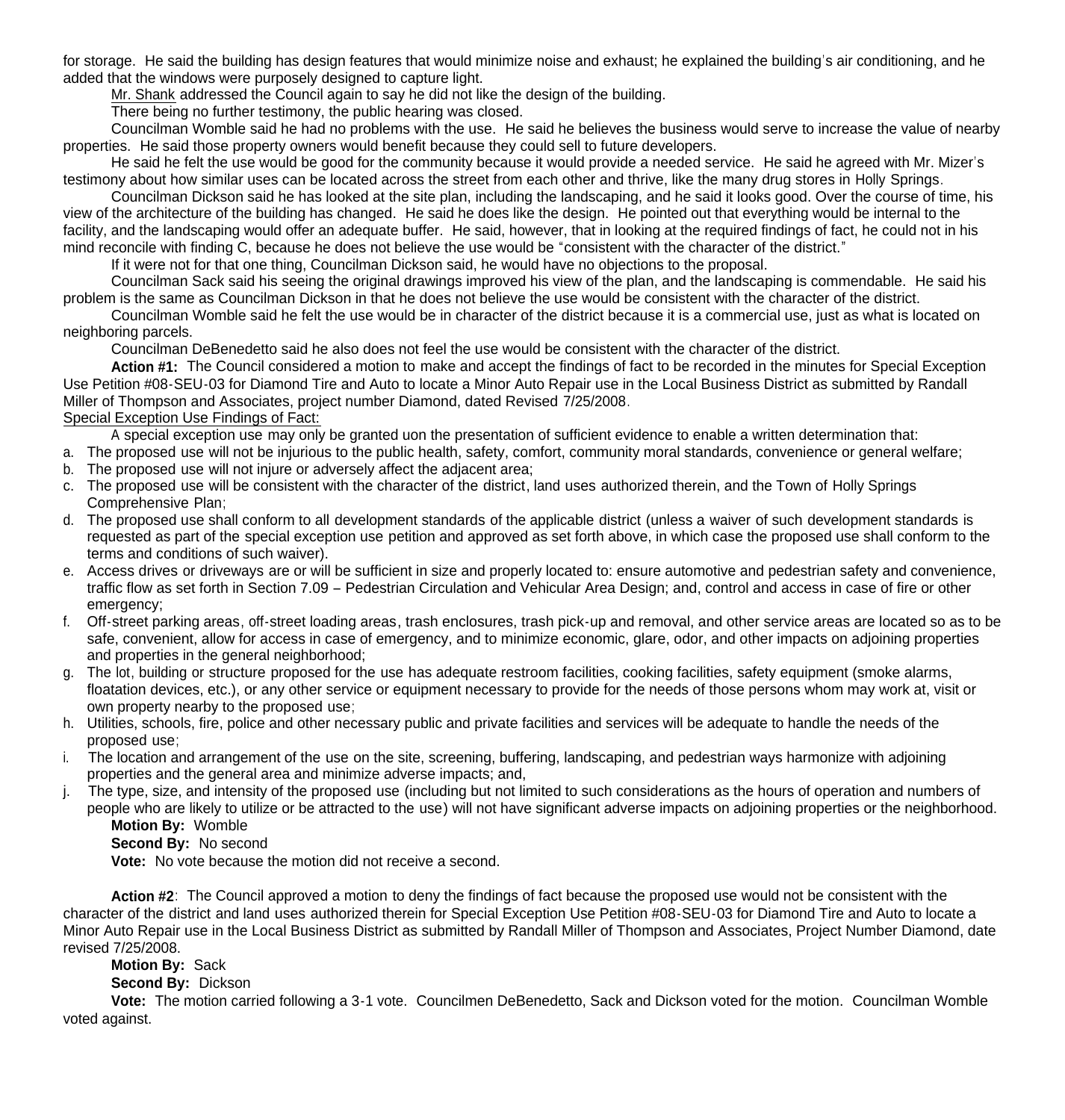**Action**: The Council approved a motion to readmit Councilman VanFossen into the meeting.  **Motion By:** Sack **Second By:** Dickson **Vote**: Unanimous.

**8. Consent Agenda:** The Council approved a motion to approve all items on the Consent Agenda. The motion carried following a motion by Councilman Womble, a second by Councilman Dickson and a unanimous vote. The following actions were affected:

8a Minutes – The Council approved minutes of the Council's regular meeting held on July 15, 2008.

8b. Budget Report – The Council received reports of amendments to the FY 2007-2008 and FY 2008-09 budgets approved by the town manager. *A* c*opy of the budget amendment reports are incorporated into these minutes as addendum pages.*

8c. Cass Holt and Avent Ferry Road Change Orders – The Council approved a change order in the amount of \$8,360 to the traffic light installation work at Cass Holt and Avent Ferry Roads to provide pedestrian heads. *A* c*opy of the change order is incorporated into these minutes as addendum pages.*

8d. Maple Street Extension Change Order – The Council approved a change order in the amount of \$1,000 to provide extra ABC stone for the Maple Street extension. *A* c*opy of the change order is incorporated into these minutes as addendum pages.*

8e. Utley Creek Wastewater Treatment Plant Change Order – The Council approved a change order in the amount of \$13,033 to provide sedimentation and erosion protection devices in the Utley Creek Wastewater Treatment Plant project. *A* c*opy of the change order is incorporated into these minutes as addendum pages.*

8f. Utley Creek Wastewater Treatment Plant Change Order Deduction – The Council approved a change order in the contract deduct amount of \$152,477.50 to add harmonics and to substitute aluminum for copper conductors in the Utley Creek Wastewater Treatment Plant project. *A*  c*opy of the change order is incorporated into these minutes as addendum pages.*

8g. Budget Amendment, \$193,400 – The Council adopted amendments to the FY 2008-09 budget to establish a pre-construction project budget of \$193,400 for the Bass Lake Sidewalk project. *Copies of the budget amendments are incorporated into these minutes as addendum pages.*

8h. Reclaimed Water Distribution System Change Order – The Council approved a change order in the amount of \$15,975 to provide additional bore casing needed in the Reclaimed Water distribution system project. *A* c*opy of the change order is incorporated into these minutes as addendum pages.*

8i. Town Employee Luncheon – The Council approved the closing of all non-essential town facilities for 1 ½ hours on Wednesday, Dec. 17, 2008 from noon to 1:30 p.m. to allow for a town employee luncheon and service awards ceremony.

8j. Resolution 08-44 – The Council adopted Resolution 08-44 accepting a Safe Routes to School grant in the amount of \$25,450 from NCDOT. *A* c*opy of Resolution 08-44 is incorporated into these minutes as addendum pages.*

8k. Resolution 08-45 – The Council adopted Resolution #08-45 requesting that the Wake County Board of Commissioners extend the Town of Holly Springs Extraterritorial Jurisdiction. *A* c*opy of Resolution 08-45 is incorporated into these minutes as addendum pages.*

8l. House Moving – The Council approved to the moving of a house from 112 Avent Ferry Road to a lot on Earp Street.

**9a. Irving Parkway / New Hill Road** – Mr. Stephenson said a request has been made by Mr. Ed Dressen, who owns property and has a business in the Holly Springs Business Park, for the Town to examine an area of concern at the intersection of Irving Parkway and New Hill Road. Mr. Dressen has asked that the radius on Irving Parkway be widened to accommodate the turning radius for tractor trailers.

 Ms. Stephenson explained that currently, Mr. Dressen says, some of the trucks from the business park are over-running the curb in the radius, and their tires are rutting out the area behind the curb. In addition, Mr. Dressen explained to staff, the trucks are traveling far into the opposing lane of traffic when leaving the business park.

 She said the town received a letter from Mr. Dressen, which also indicates that he is concerned about the potential for one of the trucks actually overturning. Staff has visually observed the rutting behind the curb, but has not observed trucks actually making the turn to have an opinion on the potential for overturning.

 She said to fix the radius completely -- remove and replace the curb and gutter -- would cost between \$7,000 and \$8,000, per the Public Works Director. In lieu of full replacement, the Public Works Director has indicated that the existing curb could be removed (and not replaced,) and extra stone and asphalt could be placed to accommodate the turning truck traffic. This solution would cost less than approximately \$2,000.

 Mr. McNeil's suggestion would seem to be a more reasonable response, since road improvements to be made in the next year or so as New Hill Place develops across the street will include some permanent improvements at this intersection.

Mr. Dean said the intersection would likely be improved in 2010.

Mr. Dressen addressed the Council saying that there is a significant increase of truck traffic in the business park and he has experienced problems with truck traffic and has seen the turning problem. He asked that the permanent solution be authorized.

Councilman VanFossen said he had a problem with using taxpayer funds to improve that intersection when development would take care of it at a developer's expense in the near future.

Mr. Dressen said he also wanted to inform the Council about a problem with contractors breaking phone and electric lines.

Mr. Dean reported that the town's engineering department had been apprised of the situation in the past two weeks and have put some measures in place to try to minimize these power interruptions. Contractors have been put on notice to be more careful.

Mr. Dressen suggested that the Town communicate this to the business owners in the park.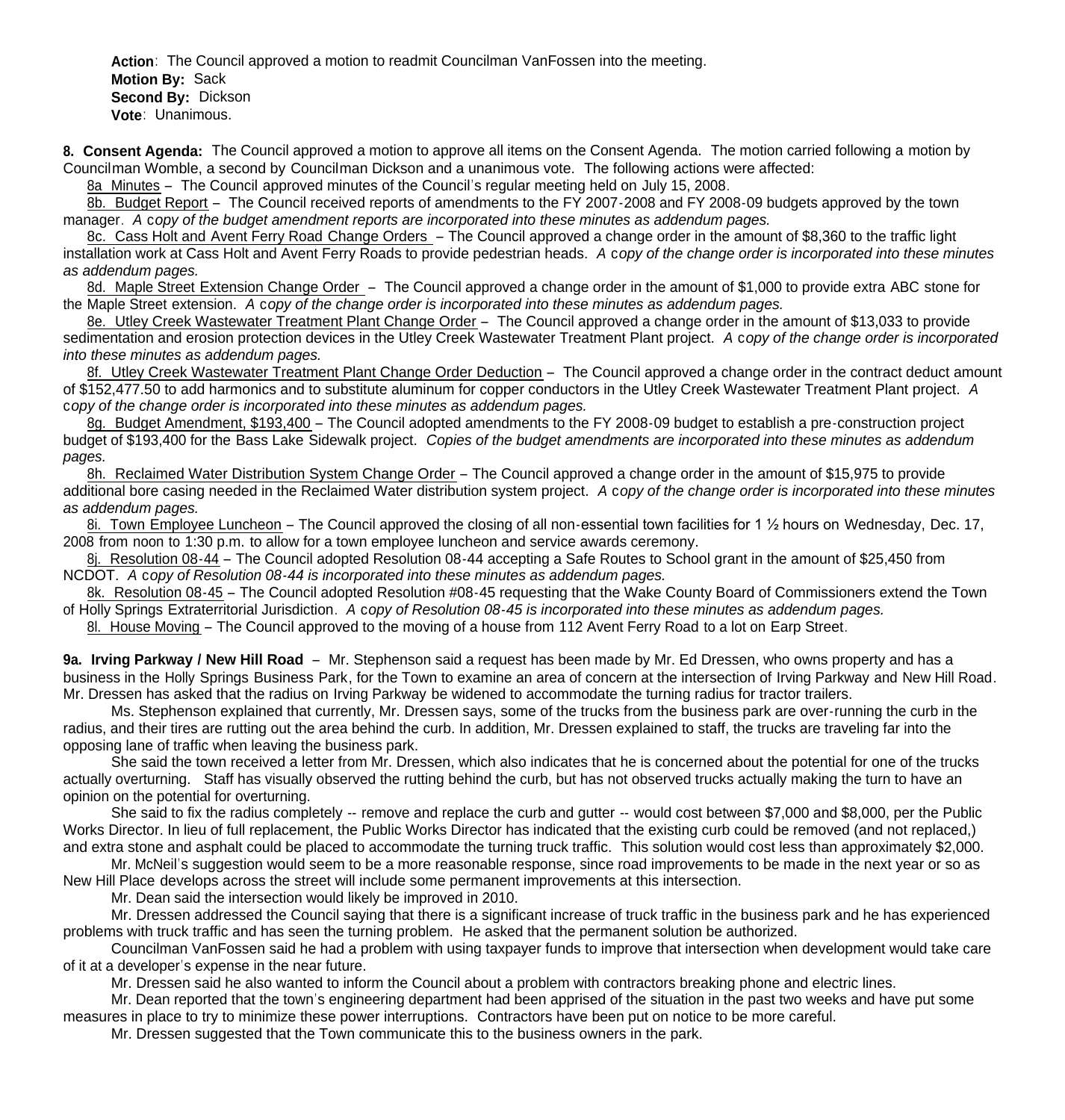Ms. Sudano agreed.

**Action:** The Council approved a motion authorize staff to remove the curb and prepare a surface to better accommodate turning trucks at the intersection of Irving Parkway and New Hill Road until permanent improvements are made.

**Motion By:** Sack **Second By:** Dickson **Vote:** Unanimous.

9b. Center Street One-Way Conversion – Ms. Stephenson said per direction from the Town Manager, the conversion of Center Street to oneway has been removed from the scope of the upcoming Main Street Enhancement Project and added as a change order to the Baptist Parking Lot contract. This was done to facilitate faster completion of the conversion, which one Council member has expressed a desire to do.

She said the contractor estimates a cost of \$79,750, including contingency.

Councilman DeBenedetto asked why a change order instead of a new contract.

Ms. Stephenson said the benefit is that the town can use the prices bid on the previous project.

**Action:** The Council approved a motion to adopt budget amendments in the amount of \$79,750 to cover costs for a change order to the Baptist Church parking lot project in the amount of \$72,484 plus contingency for the conversion of Center Street to one-way.

**Motion By:** Womble **Second By:** Sack **Vote:** Unanimous.

**10. Other Business:** Councilman Sack said he would like Chief Herring to report on the HOT Lunches program at Holly Springs High School. The school has invited officials to review the school during the lunch periods when all students are either eating, socializing or studying depending on their assigned lunch time.

 Chief Herring reported that the town is not questioning the benefits of the HOT Lunch program, but his concern is safety of the students and staff.

 The population of the school is 1,650, and police are concerned about the high number of students who are all at one time all over the school campus. Any time a large number of people are in a small area, Chief Herring said, from a tactical standpoint there needs to be some structure. He said he feels there is a situation where someone could get hurt.

 Lt. Revels advised the Council that the fire marshal had written the school up for having too many people in the lunch room at one time; however, there have been no repercussions.

 In HOT Lunches, Lt. Revels explained, half the students of the school are eating and the other half are in intramurals in the libraries, classrooms, anywhere in the school except the parking lot. When finished eating, the first group is supposed to leave, and the second group comes. What is happening, Lt. Revels said, is the first group is not leaving, and the lunchroom fills up with too many students.

 Meanwhile, Lt. Revels said, the students who are not in the lunch room are allowed to roam the campus. While school officials say there are plenty of adults watching, Lt. Revels said the students are getting into mischief and fights break out. To add to the problem radio communications in the building do not work well, and this puts officers on duty at the school in danger, and it is not safe for students they are trying to protect.

 In summary, Lt. Revels said, there are too many people spread out, only two officers and communications don't work right. All of those things add up to trouble, he concluded.

 Chief Parker reported that Wake County does inspections and the school has been written up. He said when the HOT Lunch program works as it should and the first shift of students leaves the room, there are still too many people in the lunch room at one time by almost double.

Chief Herring said he has two officers assigned to the school, and the situation is still unmanageable.

 Council members said they would keep all of this information in mind as they see the HOT Lunch program for themselves later in the week. In the meantime, they agreed, the police and the school should pursue improving radio communications because it is critical.

Councilman DeBenedetto brought up his items.

Councilman DeBenedetto proposed hiring outside counsel to conduct a review of all contracts related to Green Oaks Parkway. Councilman Sack asked Mr. Dean to give an overview.

Mr. Dean said the road is in, the pump station is in, the water is in. The Town saved roughly half a million on the four-lane Green Oaks Parkway project by handling the project the way it did. He said he wanted to keep the project going and did, but Wakefield let the Town down; therefore, the Town had to move forward with the three-party agreement in order to keep the four-lane portion of the project on schedule.

Mr. Schifano explained that the three-party agreement is a mechanism for the Town to recapture all the funds it has had to pay that the developer did not.

Councilman Dickson pointed out that the Town would be spending extra money for outside counsel.

He said, and Councilman Sack agreed, that it was not necessary for the Town to hire outside counsel.

 Councilman Womble asked if Wakefield Development goes out of business or sells 12 Oaks, would the new developer be bound by the agreement. Mr. Schifano said yes, that is why it was devised as a 3-party agreement.

The mayor called for a vote as to whether to add this as an item on the agenda.

**Action:** The Council considered a motion to add the item to the agenda.